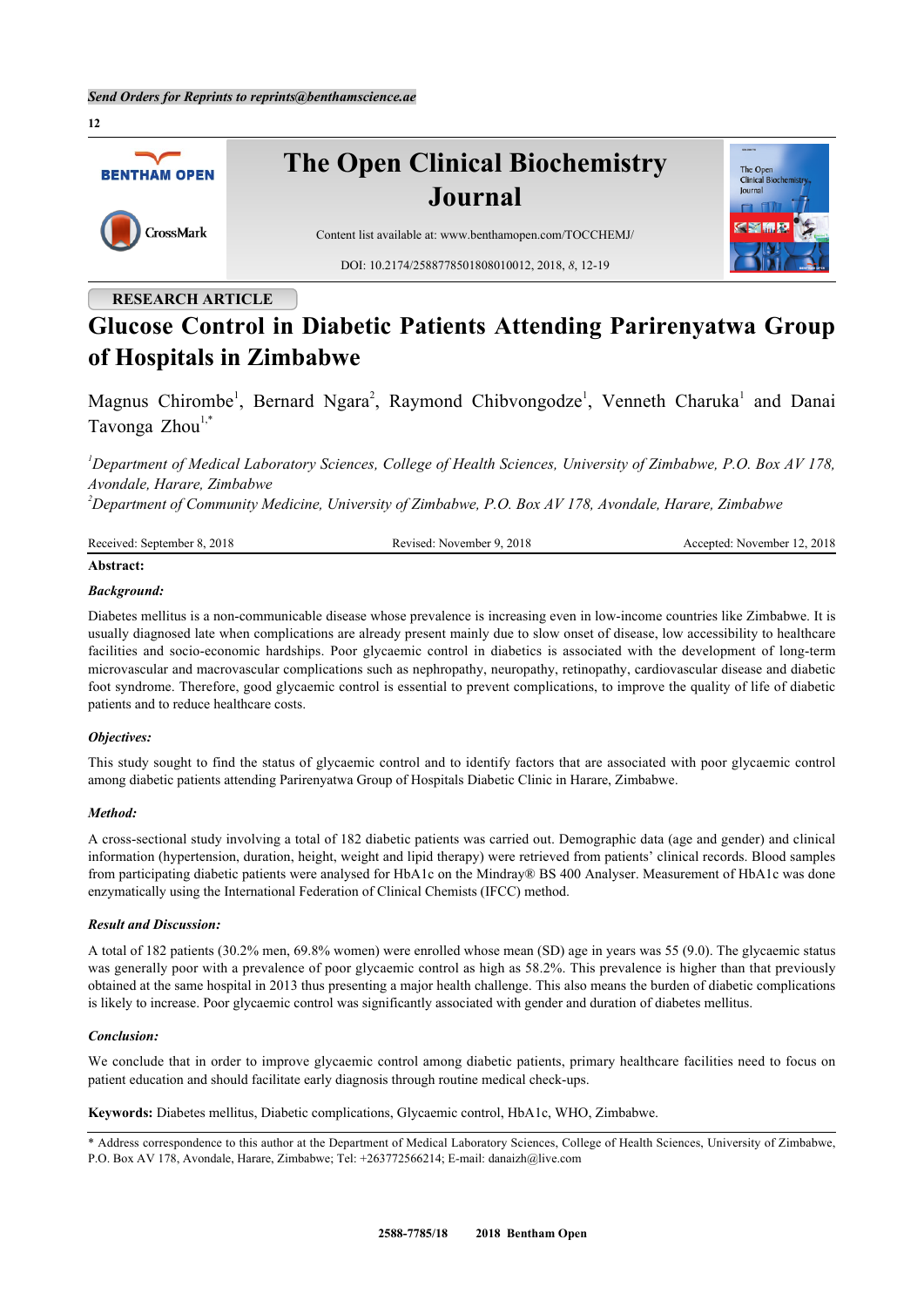# **1. INTRODUCTION**

Diabetes mellitus is the fourth leading cause of death in most high-income countries but 80% of current cases occur in low-and-middle income countries like Zimbabwe [[1\]](#page-5-0). Additionally, the International Diabetes Federation (IDF) estimated that three quarters of deaths from diabetes among people younger than 60 years of age occurred in Africa in 2013 [[2,](#page-5-1) while WHO reported that the prevalence of diabetes mellitus in Zimbabwe was 4.6% in 2016, showing an increase from 0.04% reported before 1980 [[3,](#page-5-2) [4\]](#page-5-3). The diabetes epidemic is accelerating in the developing world and this is likely to further increase the burden of chronic diabetic complications worldwide [\[5](#page-5-4), [6](#page-5-5)].

Measurement of glycosylated haemoglobin (HbA1c) is one of the most important ways of assessing the level of glucose control and provides insight into the quality of glycaemic control over the life span of red blood cells (2-3 months) [\[7](#page-5-6), [8](#page-6-0)]. HbA1c concentrations are free of daily fluctuations unlike blood glucose and show an individual's glycaemic status over a longer period hence are the best test for diabetes management [\[1](#page-5-0), [9](#page-6-1), [10](#page-6-2)]. Hence, guidelines from several prominent clinical organisations recommend that HbA1c should be measured at regular intervals in all patients with diabetes [[7,](#page-5-6) [8,](#page-6-0) [11\]](#page-6-3).

Good glycaemic control is defined as HbA1c less than 7% (53 mmol/mol), while HbA1c greater than or equal to 7% represents poor glycaemic control in patients with diabetes mellitus [[12,](#page-6-4) [13\]](#page-6-5). There is evidence that good glycaemic control in diabetic patients can be achieved when patients are educated about the disease and become compliant [[11](#page-6-3), [14\]](#page-6-6). Hence, health care professionals should not only provide treatment but also provide lifestyle guidance and education support [[15\]](#page-6-7).

Patients should be educated about how compliance and glycaemic control can be affected by various factors such as socio-demographic characteristics (gender, age, weight and income), level of physical activity, dietary intake and diabetic profile (age at diagnosis, duration of diabetes, type of treatment, complication and family history) [\[12](#page-6-4), [15](#page-6-7), [16\]](#page-6-8). This study was therefore carried out to determine the extent of glucose control and factors associated with poor glycaemic control in diabetic patients attending Parirenyatwa Group of Hospitals for monitoring and treatment.

# **2. MATERIALS AND METHODS**

#### **2.1. Study Design**

An analytical cross-sectional study involving diabetic patients attending Parirenyatwa Group of Hospitals (PGH) was carried out.

#### **2.2. Study Period**

The study was conducted from 21 December 2017 to 30 April 2018.

### **2.3. Participants**

Diabetic patients aged 19 to 64 years, both male and female, attending the Diabetic Clinic at Parirenyatwa Group of Hospitals, who met the inclusion criteria, were enrolled in the study.

#### **2.4. Exclusion Criteria**

Diabetic patients known to have haemoglobinopathies or other erythropoietic disorders and those with documented chronic liver failure, chronic renal failure or anaemia were excluded from the study.

#### **2.5. Sample Size**

The minimum sample size required for this study was 303. This sample size was calculated using the Dobson's formula at a confidence interval of 95%, maximum tolerable error of 5% and prevalence of 27% [[17\]](#page-6-9).

#### **2.6. Ethical Considerations**

This study was ethically approved by the Joint Research Ethics Committee for the University of Zimbabwe, College of Health Sciences and Parirenyatwa Group of Hospitals (JREC Ref: 385/17). All information used in this study was strictly accessible to the researchers only using passwords. Samples and results were assigned laboratory identity numbers to ensure privacy, security and confidentiality.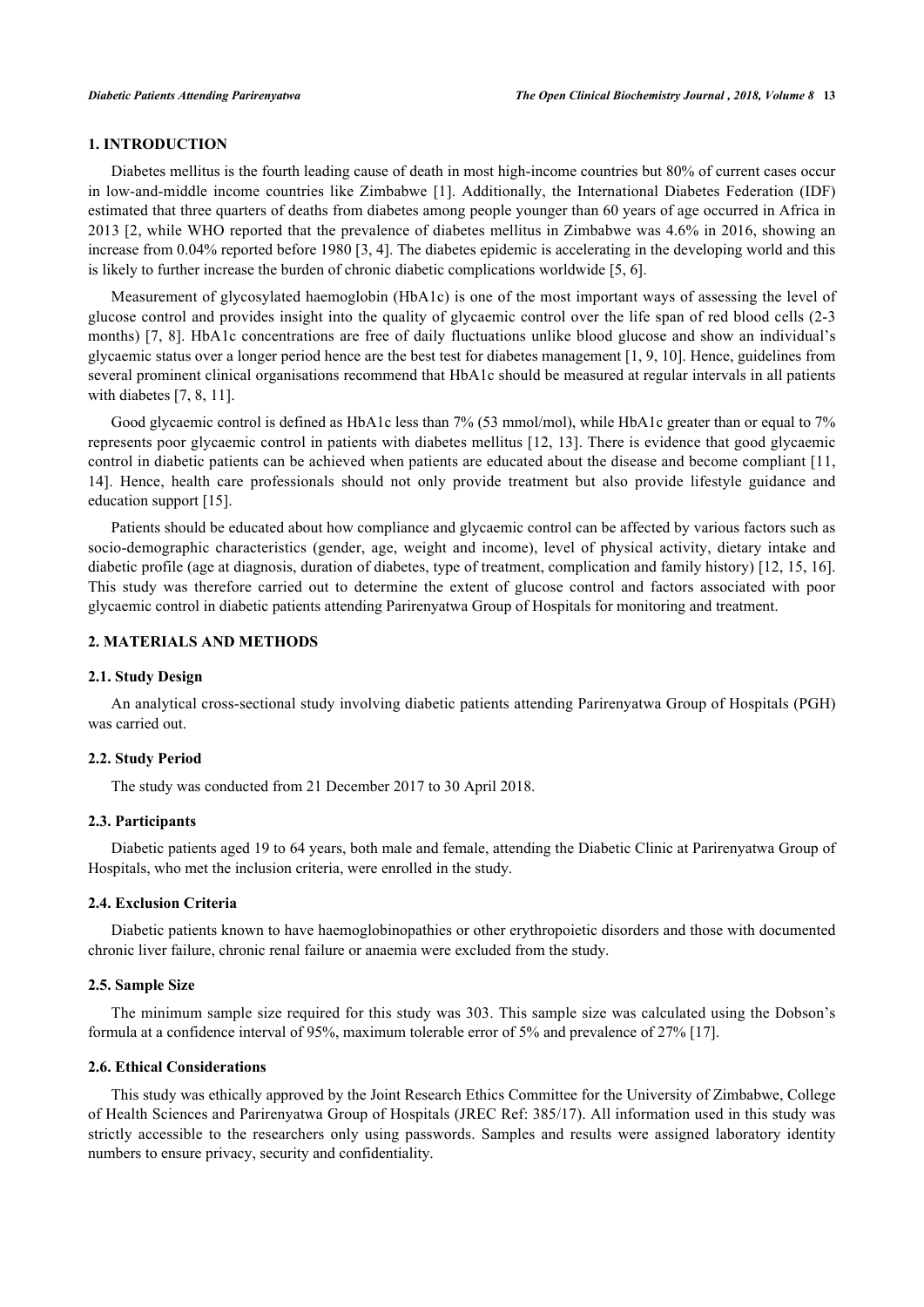#### **2.7. Data and Sample Collection**

Patients' demographic information (age, gender, height, weight), clinical information and EDTA blood samples were collected at Parirenyatwa Group of Hospitals Diabetic Clinic during patients' routine visits. EDTA-anticoagulated blood samples of patients who met inclusion criteria were centrifuged at 2000rpm for 5 minutes and the erythrocyte-rich deposits were aliquoted, stored in a refrigerator (2-8°C) and analysed within 7 days.

#### **2.8. Sample Analysis**

Aliquots were allowed to reach room temperature and then lysed using the HbA1c pre-treatment solution, producing a haemolysate that was used as working sample after 5 minutes. The machine was calibrated using the method provided in the supplier's manual and controls were analysed before sample analysis. Samples were analysed on the Mindray® BS 400 analyser using the International Federation of Clinical Chemists (IFCC) enzymatic method for HbA1c measurement. Test samples were run once normal and abnormal controls had produced results within their specified reference ranges to ensure accuracy of HbA1c results.

#### **2.9. Operational Definitions**

Comparisons were made with established WHO guidelines for well-managed diabetic patients. Good glycaemic control is defined as HbA1c less than 7% (53 mmol/mol), while HbA1c greater than or equal to 7% represents poor glycaemic control in patients with diabetes mellitus according to WHO reference ranges [[18](#page-6-10)]. Body mass index is defined as normal (BMI < 25 kg/m<sup>2</sup>), overweight (BMI of 25-30 kg/m<sup>2</sup>) and obese (BMI >30 kg/m<sup>2</sup>) [\[11](#page-6-3), [19\]](#page-6-11). Hypertension is defined as a blood pressure of at least 140/90 mmHg or being on therapy for hypertension [[11\]](#page-6-3). The duration of diabetes mellitus is defined as time between diagnosis and the time of recruitment into the project.

#### **2.10. Statistical Analysis**

Descriptive statistics were used to summarise the sample characteristics. Pearson's chi-squared tests and student's ttests were used to test for associations between study variables. All data analysis was conducted using STATA® version 13.1 statistical package. All statistical tests performed were concluded at 5% level of significance.

# **3. RESULTS AND ANALYSIS**

A total of 182 diabetic patients were enrolled in the study, 55 (30.2%) of whom were male. As shown in Table **[1](#page-2-0)**, mean (SD) age in years of the diabetic patients was 55 (9.0). The study participants had median duration of diabetes mellitus of 6 (0.5-30) years.

| <b>Patient Variable</b>                                          | Outcome                        |
|------------------------------------------------------------------|--------------------------------|
| Age, years<br>Mean $(SD)$<br>Median (Range)                      | 55 $(9.0)$<br>58 (25-64)       |
| Gender<br>Male, $n$ $(\%)$<br>Female, $n$ $(\%)$                 | 55 (30.2)<br>127(69.8)         |
| Duration of diabetes, years<br>Mean $(SD)$<br>Median (Range)     | 8.4(7.4)<br>$6(0.5-30)$        |
| Blood pressure<br>Non-hypertensive, n (%)<br>Hypertensive, n (%) | 39(21.4)<br>143 (78.6)         |
| Lipid therapy, $n$ $(\%)$<br>Yes<br>No                           | 121(66.5)<br>61 (33.5)         |
| BMI, $kg/m^2$ Mean (SD)<br>Median (Range)                        | 26.7(4.7)<br>$26.2(15.1-47.6)$ |
| HbA1c, %<br>Mean (SD)<br>Median (Range)                          | 8.1(2.4)<br>$7.4(4.8-15.4)$    |

#### <span id="page-2-0"></span>**Table 1. Summary of study population.**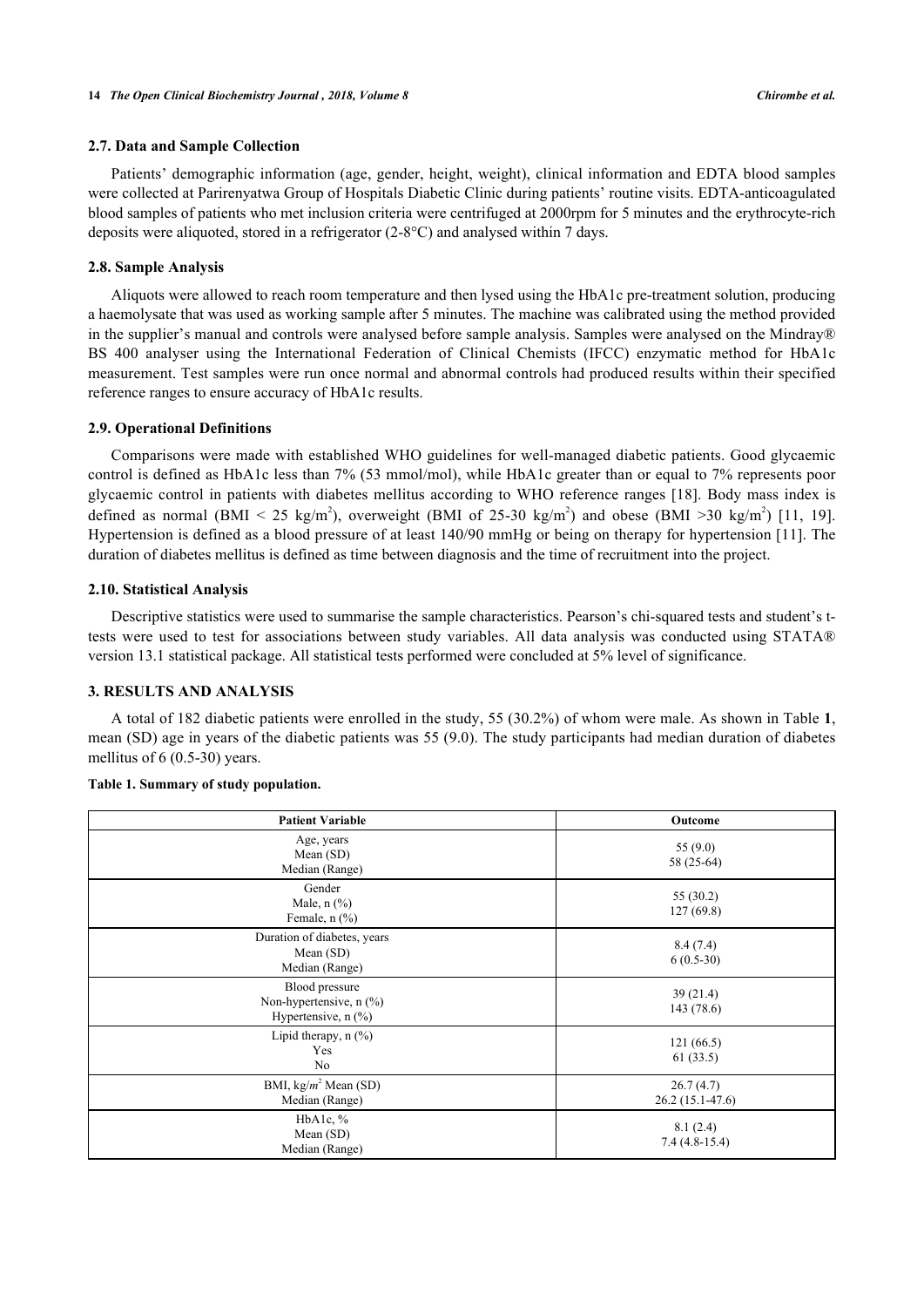A total of 143 (78.6%) patients were hypertensive, while 121 (66.5%) of the study subjects were on lipid therapy. The mean (SD) BMI in kg/ $m^2$  was 26.7 (4.7) while 64 (35.2%) of the diabetic patients had normal weight, 81 (44.5%) were overweight and 37 (20.3%) were obese. All the patients were non-smokers.

Of the 182 diabetic patients that took part in the study, only 76 (41.8%) had good glycaemic control (HbA1c < 7%) while the remaining 106 (58.[2](#page-3-0)%) had poor glycaemic control (elevated HbA1c  $\geq$  7%), Table 2.

<span id="page-3-0"></span>

| Table 2. Test for association results between patient demographics (age, gender) and clinical profile (duration, hypertension, |  |  |  |  |
|--------------------------------------------------------------------------------------------------------------------------------|--|--|--|--|
| lipid therapy, BMI) with glycaemic control.                                                                                    |  |  |  |  |

| Variable                                                                                                  | <b>Good Glycaemic Control</b><br>(HbA1c < 7%) | <b>Poor Glycaemic Control</b><br>(HbA1c $\geq$ 7%) | P-value |
|-----------------------------------------------------------------------------------------------------------|-----------------------------------------------|----------------------------------------------------|---------|
| Age, years<br>Mean $(SD)$                                                                                 | 54.9 (8.4)                                    | 55.1 (9.5)                                         | 0.406   |
| Gender<br>Males, $n$ $\left(\frac{9}{6}\right)$<br>Females, $n$ $(\frac{9}{6})$<br>Total, $n$ $(\%)$      | 31(56.4)<br>45 (35.4)<br>76(41.8)             | 24(43.6)<br>82(64.6)<br>106(58.2)                  | 0.007   |
| Duration, years<br>$<$ 5 years, n $(\%$ )<br>5-9 years, $n$ $(\frac{9}{6})$<br>10+ years, $n$ (%)         | 34(54.8)<br>29(47.5)<br>13(22.0)              | 28 (45.2)<br>32(52.5)<br>46(78.0)                  | 0.001   |
| Blood pressure<br>Non-hypertensive, $n$ $(\%)$<br>Hypertensive, $n$ (%)                                   | 21(53.9)<br>55 (38.5)                         | 18(46.1)<br>88 (61.5)                              | 0.062   |
| Lipid therapy, $n$ $(\%)$<br>N <sub>o</sub><br>Yes                                                        | 23(37.7)<br>53 (43.8)                         | 38 (62.3)<br>68 (56.2)                             | 0.266   |
| BMI, kg/ $m^2$ Normal weight, n $(\%)$<br>Overweight, $n$ $(\%)$<br>Obese, $n$ $\left(\frac{9}{6}\right)$ | 27(42.2)<br>31(38.3)<br>18 (48.7)             | 37(57.8)<br>50(61.7)<br>19(51.3)                   | 0.561   |

There was no significant difference in glycaemic control according to the age of diabetic patients, p=0.406. As shown in Table **[2](#page-3-0)**, the mean age was 54.9 (8.4) years for patients with good glycaemic control and 55.1 (9.5) years for patients with poor glycaemic control. However, more female patients had poor glycaemic control compared to their male counterparts  $(p = 0.007)$  (Table [2](#page-3-0)).

There was a statistically significant difference in the duration of diabetes mellitus between the patients with good and those with poor glycaemic control, (Table **[2](#page-3-0)**). Long duration of diabetes mellitus was significantly associated with poor glycaemic control (p=0.001).

Out of the 182 study participants, 78.6% were hypertensive and most of the hypertensive patients (61.5%) had poor glycaemic control as presented in Table **[2](#page-3-0)**. There was no significant association between blood pressure and glycaemic control.

A total of 121 (66.5%) of the diabetic patients that participated in the study were on lipid therapy for some form of dyslipidaemia as displayed in Table **[2](#page-3-0)**. Though poor glycaemic control was noted in a greater proportion (56.2%) of the participants on lipid therapy, there was no significant association between lipid therapy and glycaemic control (p=0.266). As also shown in Table**2**, there was no significant association between BMI and glycaemic control  $(p=0.561)$ .

# **4. DISCUSSION**

Diabetes is a chronic disease associated with high mortality rates due to its acute and chronic complications [[1,](#page-5-0) [5](#page-5-4), [6\]](#page-5-5). It is recommended to maintain good glycaemic control (HbA1c < 7%) in diabetic patients[[20\]](#page-6-12). Apart from pharmacologic agents for glycaemic regulation, early diagnosis, treatment compliance and modifications in lifestyle are also crucial to avoid complications [\[5](#page-5-4)]. The prevalence of good glycaemic control in this study was lower (41.8%) when compared to a previous study at the same hospital [\[21](#page-6-13)]. Elevated HbA1c was found in the majority of patients (58.2%) representing poor glycaemic control in the current study. Variances in glycaemic status between the previous and this study could be due to the different reference ranges used. The previous study defined good glycaemic control as HbA1c  $<$  9% [[21\]](#page-6-13) whilst this study used more stringent WHO reference ranges (HbA1c  $<$  7%) as good control [[20](#page-6-12)]. The prevalence of poor glycaemic control was higher in Ethiopia (62%), Libya (78%) and Zambia (61%) [\[22](#page-6-14), [23](#page-6-15), [24](#page-6-16)].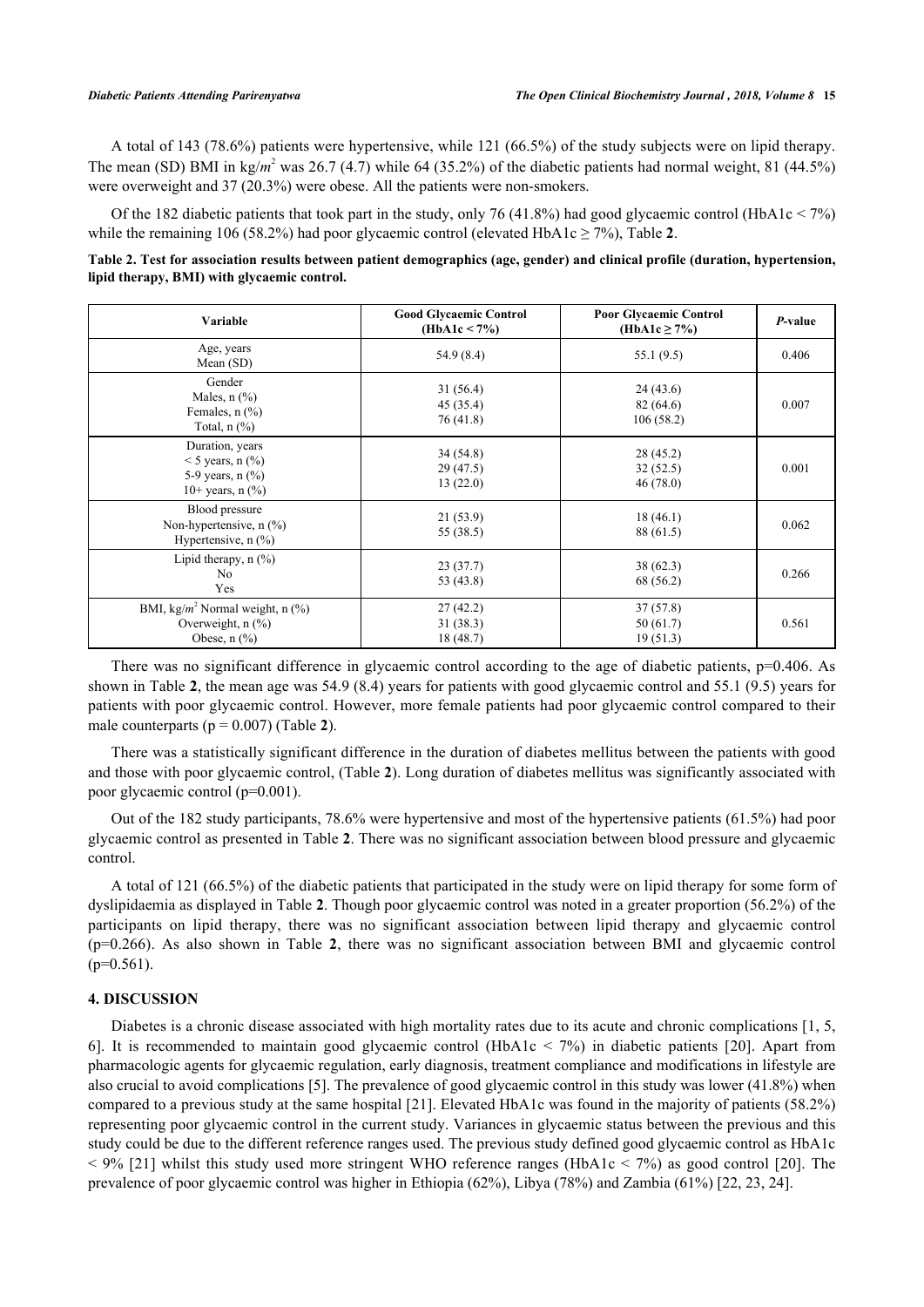#### **16** *The Open Clinical Biochemistry Journal , 2018, Volume 8 Chirombe et al.*

Poor glycaemic control is expected to become more prevalent later in life due to limited physical activity or nonadherence to treatment [[22,](#page-6-14) [25](#page-6-17)]. There was, nevertheless, no significant association between age and glycaemic control in the current study (Table **[2](#page-3-0)**). This agrees with findings from a previous study done in Zimbabwe [[20](#page-6-12)]. Results in the present study may be owing to the fact that patients may well be physically active, hence their glucose utilisation remains high, which leads to normal blood glucose levels. In contrast, a similar Ethiopian study reported increasingly poor glycaemic control with age which became substantial above 58 years of age whereas Zambia reported high prevalence of poor glycaemic control in patients below 50 years of age [[17](#page-6-9), [23\]](#page-6-15). Many factors such as lifestyles, concurrent illnesses and socioeconomic status could play a role [[11,](#page-6-3) [26\]](#page-6-18).

Consistent with studies done in Oman and Scotland [[14,](#page-6-6) [26\]](#page-6-18), poor glycaemic control was found to be more common in female patients than in male patients in the current study ( $p = 0.007$ ) (Table [2](#page-3-0)). However, earlier studies done previously in Zimbabwe did not find a significant association between gender and glycaemic control whilst studies in India showed male predominance in terms of poor glycaemic control [[20,](#page-6-12) [27](#page-6-19)]. This is possibly due to the fact that there were significantly more females than male diabetics enrolled in the current study. Furthermore, obesity and sedentary lifestyle habits are commonly reported in Zimbabwean women [[18](#page-6-10)]. Increase in adipose tissue and hyperlipidaemia have been shown to cause poor glycaemic control due to the production of cytokines which ultimately result in insulin resistance [[28\]](#page-6-20).

Poor glycaemic control is more prevalent as the duration of diabetes mellitus increases [[16\]](#page-6-8). The current study also showed that the duration of diabetes mellitus is directly related to poor glycaemic control  $(p = 0.001)$  (Table [2](#page-3-0)).

It has been shown that the chronicity of type 2 diabetes mellitus and additional chronic illnesses can lead to dyslipidaemia and decreased β-cell function with time resulting in decreased insulin secretion and sensitivity [\[29](#page-6-21)]. It is also highly likely that patients with chronic diseases such as diabetes mellitus who are on long-term treatment, experience distress which together with the high cost of treatment has a negative impact on their glycaemic control.

Findings from this study revealed that glycaemic control and hypertension had no significant association between them (Table **[2](#page-3-0)**). However, a high proportion of hypertensive patients had poor glycaemic control, in corroboration with other studies [[27](#page-6-19)]. This could be due to the effect of some hypertensive drugs such as β-adrenoceptor antagonists and diuretics, which increase fasting blood glucose levels, through decreased insulin release[[30](#page-6-22)]. Another possible explanation could be the stress and obesity associated with hypertension that result in hormonal changes which will affect blood glucose levels [\[11](#page-6-3)].

A greater proportion of diabetic patients who were on lipid therapy had poor glycaemic control although there was no significant association between lipid therapy and glycaemic control (Table **[2](#page-3-0)**). Lipid therapy is used for the treatment of dyslipidaemia which is usually a complication of diabetes mellitus [[31\]](#page-7-0). The findings of this study are similar to those from a systematic review and meta-analysis of randomized clinical trials, on the use of statins in diabetic patients, between 1966 and 2012 [[32\]](#page-7-1).

This study has shown that poor glycaemic control is present in a high proportion of the diabetic patients, in spite of their body mass index (Table **[2](#page-3-0)**). Conflicting results were found in an Indian study, in which poor glycaemic control was associated with increased body mass index [\[28](#page-6-20)]. This observation could possibly be due to reduced physical activity as body mass index increases.

An increase in adipose tissue also causes impaired insulin signalling through production of pro-inflammatory cytokines such as interleukin 6 [[11,](#page-6-3) [30\]](#page-6-22).

# **CONCLUSION**

Glycaemic control was generally poor with a prevalence of elevated HbA1c (poor glycaemic control) of 58.2%. Glycaemic control was not affected by age, hypertension, lipid therapy and body mass index. However, poor glycaemic control was significantly associated with female gender and longer duration of diabetes mellitus.

# **STRENGTHS AND LIMITATIONS OF THE STUDY**

The study analysed characteristics which could be determined clinically as well as in the laboratory thus reducing bias associated with self-report. Due to its cross-sectional design, this study was able to identify associations between several factors and glycaemic control, though results could be affected by confounding by variables such as basal HbA1c. Therefore, results must be interpreted with caution. The study was also carried out at one treatment center and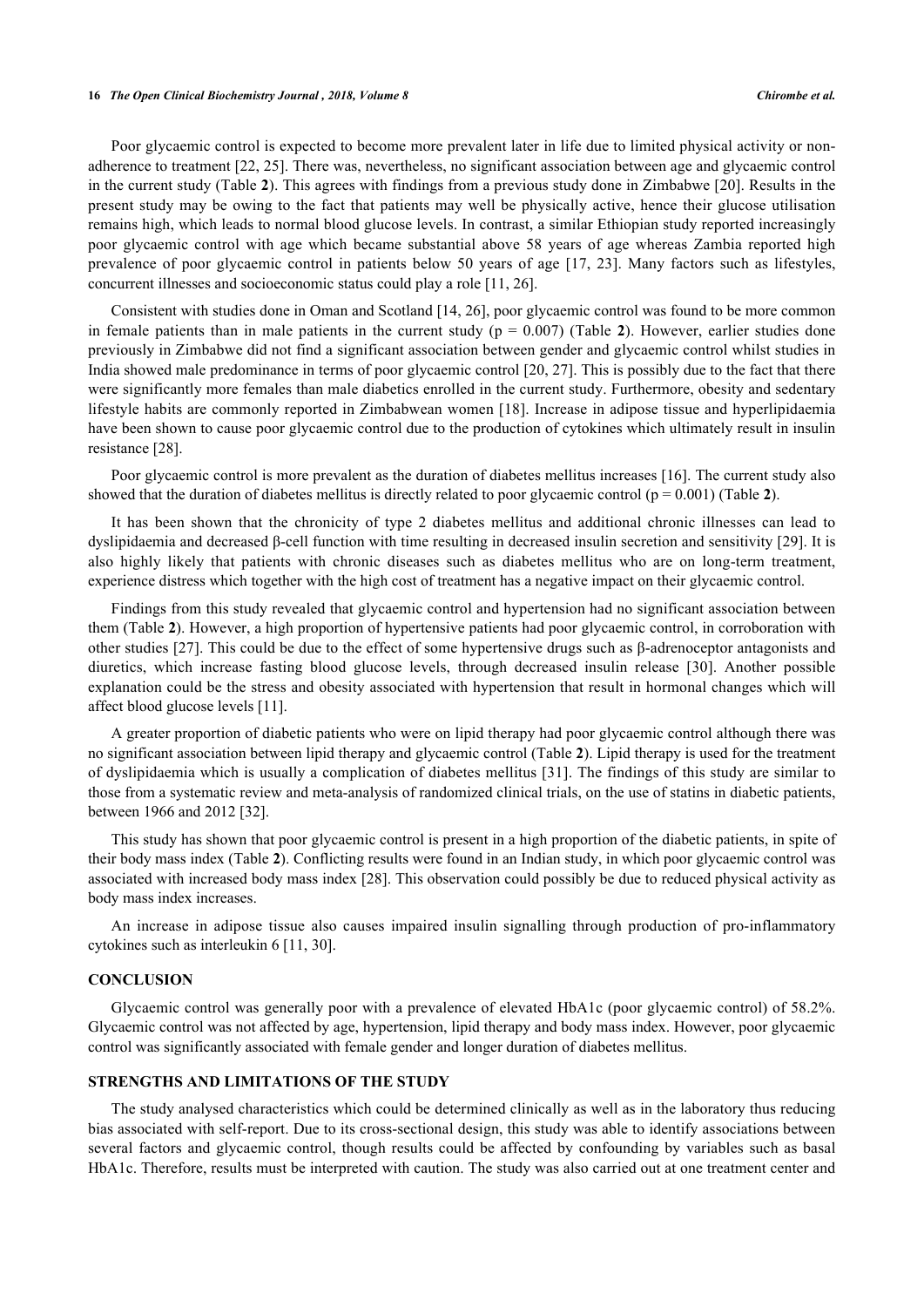results cannot be generalised to the Zimbabwean population. Other factors like adherence and type of treatment were not investigated. The minimum sample size was also not reached due to time and financial constraints. Therefore, there is a need for further comprehensive investigations.

## **RECOMMENDATIONS**

The healthcare system should be strengthened to deliver standard care for diabetes and its complications. Effective strategies recommended to improve the current regimes at primary care level include: focus on education of diabetic patients and behavioural changes that facilitate early diagnosis through routine medical check-ups. Regular HbA1c measurements at dedicated public diabetic clinics should be done to improve glycaemic control.

# **ETHICS APPROVAL AND CONSENT TO PARTICIPATE**

This study was ethically approved by the Joint Research Ethics Committee for the University of Zimbabwe, College of Health Sciences and Parirenyatwa Group of Hospitals (JREC Ref: 385/17).

# **HUMAN AND ANIMAL RIGHTS**

No Animals were used in this research. All human research procedures followed were in accordance with the ethical standards of the committee responsible for human experimentation (institutional and national), and with the Helsinki Declaration of 1975, as revised in 2013.

## **CONSENT FOR PUBLICATION**

Written informed consent was obtained from all the participants prior to publication.

# **CONFLICT OF INTEREST**

The authors declare no conflict of interest, financial or otherwise.

#### **ACKNOWLEDGEMENTS**

Declared none.

#### **REFERENCES**

- <span id="page-5-0"></span>[1] Amod A, Ascott-Evans BH, Berg GI, Blom DJ, Brown SL, Carrihill MM, *et al.* Guideline for the management of type 2 diabetes. Journal of Endocrinology. Metabolism and Diabetes of South Africa 2012; 17(2)(Suppl. 1): S1-S95.
- <span id="page-5-1"></span>[2] International Diabetes Federation. IDF Diabetes Atlas 2013. 6<sup>th</sup> Edition, https://www.idf.org/ component/ attachments /attachments. [html?id=813](https://www.idf.org/component/attachments/attachments.html?id=813)
- <span id="page-5-2"></span>[3] World Health Organization. Diabetes country profiles (Zimbabwe) 2016. Available at: [http:// www.who.int/ diabetes/ country -profiles/ zwe](http://www.who.int/diabetes/country-profiles/zwe)
- <span id="page-5-3"></span>[4] Mutowo M, Gowda U, Mangwiro JC, Lorgelly P, Owen A, Renzaho A. Prevalence of diabetes in Zimbabwe: A systematic review with metaanalysis. Int J Public Health 2015; 60(1): 1-11. [\[http://dx.doi.org/10.1007/s00038-014-0626-y\]](http://dx.doi.org/10.1007/s00038-014-0626-y) [PMID: [25432797](http://www.ncbi.nlm.nih.gov/pubmed/25432797)]
- <span id="page-5-4"></span>[5] Karahan F, Dede S, Ceylan E. The Effect of Lycopene Treatment on Oxidative DNA Damage of Experimental Diabetic Rats. Open Clin Biochem J 2018; 8: 1-6. [\[http://dx.doi.org/10.2174/2588778501808010001\]](http://dx.doi.org/10.2174/2588778501808010001)
- <span id="page-5-5"></span>[6] Haigh WB, Guralski DM, Arrigo LM, *et al.* Development of a novel polyclonal antibody-based immunoassay for the quantitation of nonalbumin urinary proteins. Open Clinical Chemistry Journal 2013; 6: 1-12. [\[http://dx.doi.org/10.2174/1874241601306010001\]](http://dx.doi.org/10.2174/1874241601306010001)
- <span id="page-5-6"></span>[7] American Diabetes Association. Standards of medical care in diabetes--2012. Diabetes Care 2012; 35(1)(Suppl. 1): S11-63. [PMID: [22187469\]](http://www.ncbi.nlm.nih.gov/pubmed/22187469)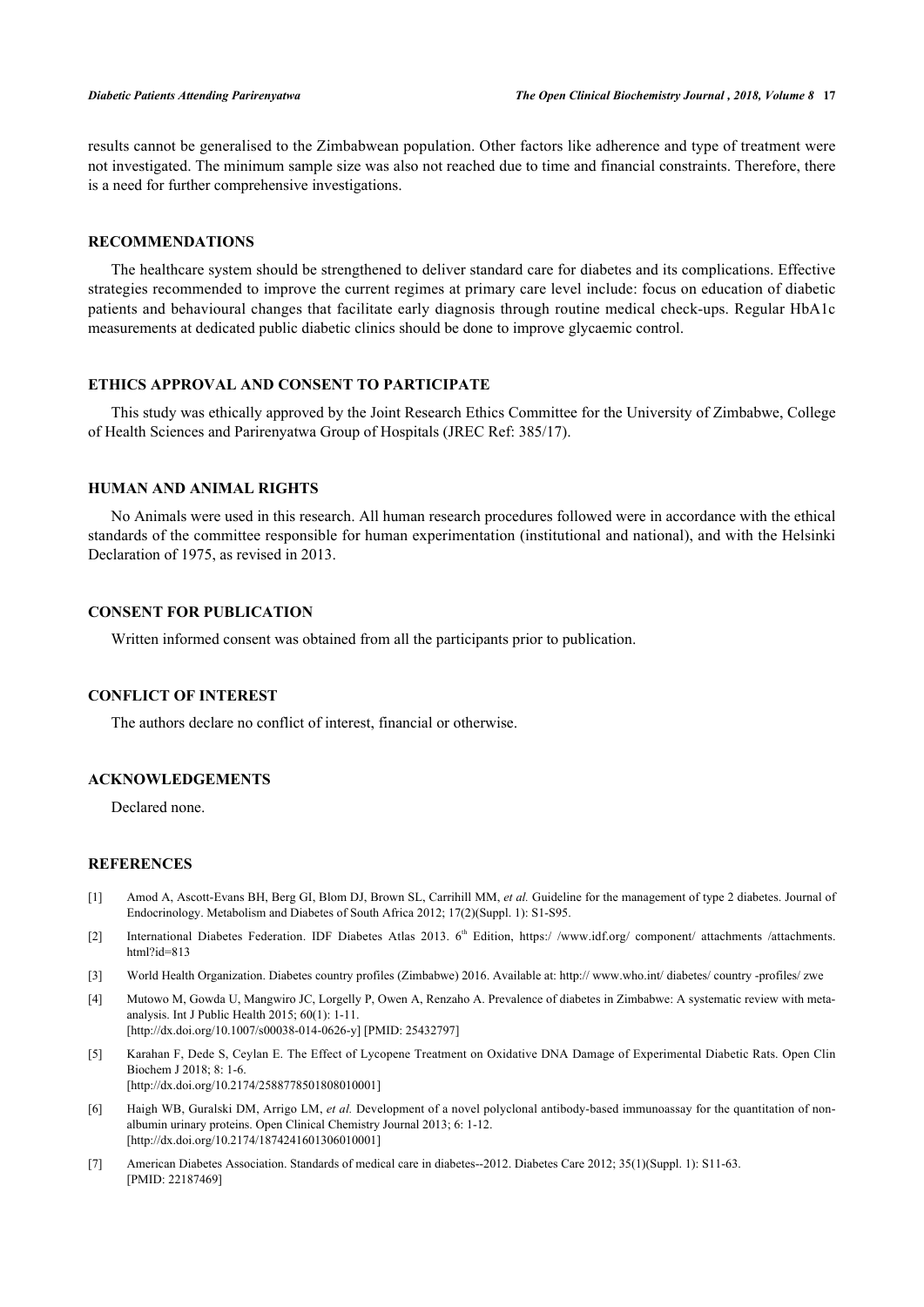#### **18** *The Open Clinical Biochemistry Journal , 2018, Volume 8 Chirombe et al.*

- <span id="page-6-0"></span>[8] International Diabetes Federation, Clinical Guidelines Task Force. Global Guideline for Type 2 Diabetes. Brussels, Belgium: IDF 2005. [https://www.iapb.org/wp-content/uploads/Global-Guideline-for-Type-2-Diabetes]
- <span id="page-6-1"></span>[9] Sacks DB. A1C *versus* glucose testing: A comparison. Diabetes Care 2011; 34(2): 518-23. [\[http://dx.doi.org/10.2337/dc10-1546](http://dx.doi.org/10.2337/dc10-1546)] [PMID: [21270207\]](http://www.ncbi.nlm.nih.gov/pubmed/21270207)
- <span id="page-6-2"></span>[10] American Diabetes Association. Standards of medical care in diabetes. The Journal of Clinical and Applied Research and Education 2017; 40(Suppl. 1).
- <span id="page-6-3"></span>[11] Gupta S, Jain U, Chauhan N. Laboratory diagnosis of HbA1c: A Review Journal of Nanomed Research 2017; 5(4) [\[http://dx.doi.org/10.15406/jnmr.2017.05.00120\]](http://dx.doi.org/10.15406/jnmr.2017.05.00120)
- <span id="page-6-4"></span>[12] Mansour AA, Said S, Zainuddin H. Predictors of poor glycaemic control among type 2 diabetic patients. Afr J Med Med Sci 2013; 3(2)
- <span id="page-6-5"></span>[13] Rayman G. Glycaemic control, glucose variability and the Triangle of Diabetes Care British Journal of Diabetes 2016; 16 (Supplement 1)
- <span id="page-6-6"></span>[14] Venugopal S, Kunju R, Al Harthy S, Al Zadjali N. Hemoglobin A1c in Muscat, Oman - A 3 year study. Oman Med J 2008; 23(3): 170-2. [PMID: [22359708\]](http://www.ncbi.nlm.nih.gov/pubmed/22359708)
- <span id="page-6-7"></span>[15] Camara A, Baldé MN, Sobngwi-Tambekou J, Kengne AP, Diallo MM, Tchatchoua APK, *et al.* Poor glycaemic control in type 2 diabetes in the South of the Sahara; the issue of limited access to an HbA1c test. Diabetes Research and Clinical Practice, Elsevier 2014; 108(1)
- <span id="page-6-8"></span>[16] Viana LV, Leitão CB, Kramer CK, *et al.* Poor glycaemic control in Brazilian patients with type 2 diabetes attending the public healthcare system: A cross-sectional study. BMJ Open 2013; 3(9): e003336. [\[http://dx.doi.org/10.1136/bmjopen-2013-003336](http://dx.doi.org/10.1136/bmjopen-2013-003336)] [PMID: [24052610\]](http://www.ncbi.nlm.nih.gov/pubmed/24052610)
- <span id="page-6-9"></span>[17] Ismail A, Suddin LS, Sulong S, Ahmed Z, Kamaruddin NA, Sukor N. Profiles and factors associated with poor glycemic control among inpatients with diabetes mellitus type 2 as a primary diagnosis in a teaching hospital. Indian J Community Med 2016; 41(3): 208-12. [\[http://dx.doi.org/10.4103/0970-0218.183590](http://dx.doi.org/10.4103/0970-0218.183590)] [PMID: [27385874](http://www.ncbi.nlm.nih.gov/pubmed/27385874)]
- <span id="page-6-10"></span>[18] National survey, 2005: Zimbabwe Non-Communicable disease Risk factors-ZiNCoDs Preliminary report. Available at: [http://](http://ghdx.healthdata.org/record/zimbabwe-steps-noncommunicable-disease-risk-factors-survey-2005) [ghdx.healthdata. org/ record/ zimbabwe-steps -noncommunicable -disease -risk -factors- survey -2005](http://ghdx.healthdata.org/record/zimbabwe-steps-noncommunicable-disease-risk-factors-survey-2005)
- <span id="page-6-11"></span>[19] Hall V, Thomsen RW, Henriksen O, Lohse N. Diabetes in Sub Saharan Africa 1999-2011: Epidemiology and public health implications. A systematic review. BMC Public Health 2011; 11: 564. [\[http://dx.doi.org/10.1186/1471-2458-11-564\]](http://dx.doi.org/10.1186/1471-2458-11-564) [PMID: [21756350](http://www.ncbi.nlm.nih.gov/pubmed/21756350)]
- <span id="page-6-12"></span>[20] Chako KZ, Phillipo H, Mafuratidze E, Zhou DT. Significant differences in the prevalence of elevated HbA1c levels for type I and Type II diabetics attending the parirenyatwa diabetic clinic in Harare, Zimbabwe. Chinese Journal of Biology 2014. Article ID 672980, 5 pages
- <span id="page-6-13"></span>[21] Clinical Practice guidelines for the prevention and management of diabetes in Canada. Can J Diabetes 2008; 32(Suppl. 1): 1-215.
- <span id="page-6-14"></span>[22] Fseha B. Glycaemic control and its associated factors in type 2 diabetic patients in suhul hospital, Northwest Tigray, Ethiopia. J Diabetes Metab 2017; 8(3): 729.

[\[http://dx.doi.org/10.4172/2155-6156.1000729](http://dx.doi.org/10.4172/2155-6156.1000729)]

- <span id="page-6-15"></span>[23] Ashur ST, Shah SA, Bosseri S, Fah TS, Shamsuddin K. Glycaemic control status among type 2 diabetic patients and the role of their diabetes coping behaviours: A clinic-based study in Tripoli, Libya. Libyan J Med 2016; 11(1): 31086. [\[http://dx.doi.org/10.3402/ljm.v11.31086](http://dx.doi.org/10.3402/ljm.v11.31086)] [PMID: [28349838](http://www.ncbi.nlm.nih.gov/pubmed/28349838)]
- <span id="page-6-16"></span>[24] Musenge EM, Michelo C, Mudenda B, Manankov A. Glycaemic control and associated self-management behaviours in diabetic outpatients: A hospital based observation study in Lusaka, Zambia. J Diabetes Res 2016; 2016: 7934654. [\[http://dx.doi.org/10.1155/2016/7934654](http://dx.doi.org/10.1155/2016/7934654)] [PMID: [26798654\]](http://www.ncbi.nlm.nih.gov/pubmed/26798654)
- <span id="page-6-17"></span>[25] Aronson R, Orzech N, Ye C, Brown RE, Goldenberg R, Brown V. Specialist-led diabetes registries and prevalence of poor glycemic control in type 2 diabetes: The diabetes registry outcomes project for A1C reduction (DROP A1C). Diabetes Care 2016; 39(10): 1711-7. [\[http://dx.doi.org/10.2337/dc15-2666](http://dx.doi.org/10.2337/dc15-2666)] [PMID: [27515966\]](http://www.ncbi.nlm.nih.gov/pubmed/27515966)
- <span id="page-6-18"></span>[26] Collier A, Ghosh S, Hair M, Waugh N. Impact of socioeconomic status and gender on glycaemic control, cardiovascular risk factors and diabetes complications in type 1 and 2 diabetes: A population based analysis from a Scottish region. Diabetes Metab 2015; 41(2): 145-51. [\[http://dx.doi.org/10.1016/j.diabet.2014.09.004\]](http://dx.doi.org/10.1016/j.diabet.2014.09.004) [PMID: [25454092](http://www.ncbi.nlm.nih.gov/pubmed/25454092)]
- <span id="page-6-19"></span>[27] Khattab M, Khader YS, Al-Khawaldeh A, Ajlouni K. Factors associated with poor glycemic control among patients with type 2 diabetes. J Diabetes Complications 2010; 24(2): 84-9. [\[http://dx.doi.org/10.1016/j.jdiacomp.2008.12.008\]](http://dx.doi.org/10.1016/j.jdiacomp.2008.12.008) [PMID: [19282203](http://www.ncbi.nlm.nih.gov/pubmed/19282203)]
- <span id="page-6-20"></span>[28] Makki K, Froguel P, Wolowczuk I. Adipose tissue in obesity-related inflammation and insulin resistance: cells, cytokines, and chemokines. ISRN Inflamm 2013; 2013: 139239. [\[http://dx.doi.org/10.1155/2013/139239](http://dx.doi.org/10.1155/2013/139239)] [PMID: [24455420\]](http://www.ncbi.nlm.nih.gov/pubmed/24455420)
- <span id="page-6-21"></span>[29] Hirst JA, Farmer AJ, Feakins BG, Aronson JK, Stevens RJ. Quantifying the effects of diuretics and β-adrenoceptor blockers on glycaemic control in diabetes mellitus - A systematic review and meta-analysis. Br J Clin Pharmacol 2015; 79(5): 733-43. [\[http://dx.doi.org/10.1111/bcp.12543](http://dx.doi.org/10.1111/bcp.12543)] [PMID: [25377481\]](http://www.ncbi.nlm.nih.gov/pubmed/25377481)
- <span id="page-6-22"></span>[30] Ozougwu JC, Obimba KC, Belonwu CD, Unakalamba CB. The pathogenesis and pathophysiology of type 1 and type 2 diabetes mellitus. Journal of Physiology and Pathophysiology 2013; 4(4): 46-57. [\[http://dx.doi.org/10.5897/JPAP2013.0001\]](http://dx.doi.org/10.5897/JPAP2013.0001)